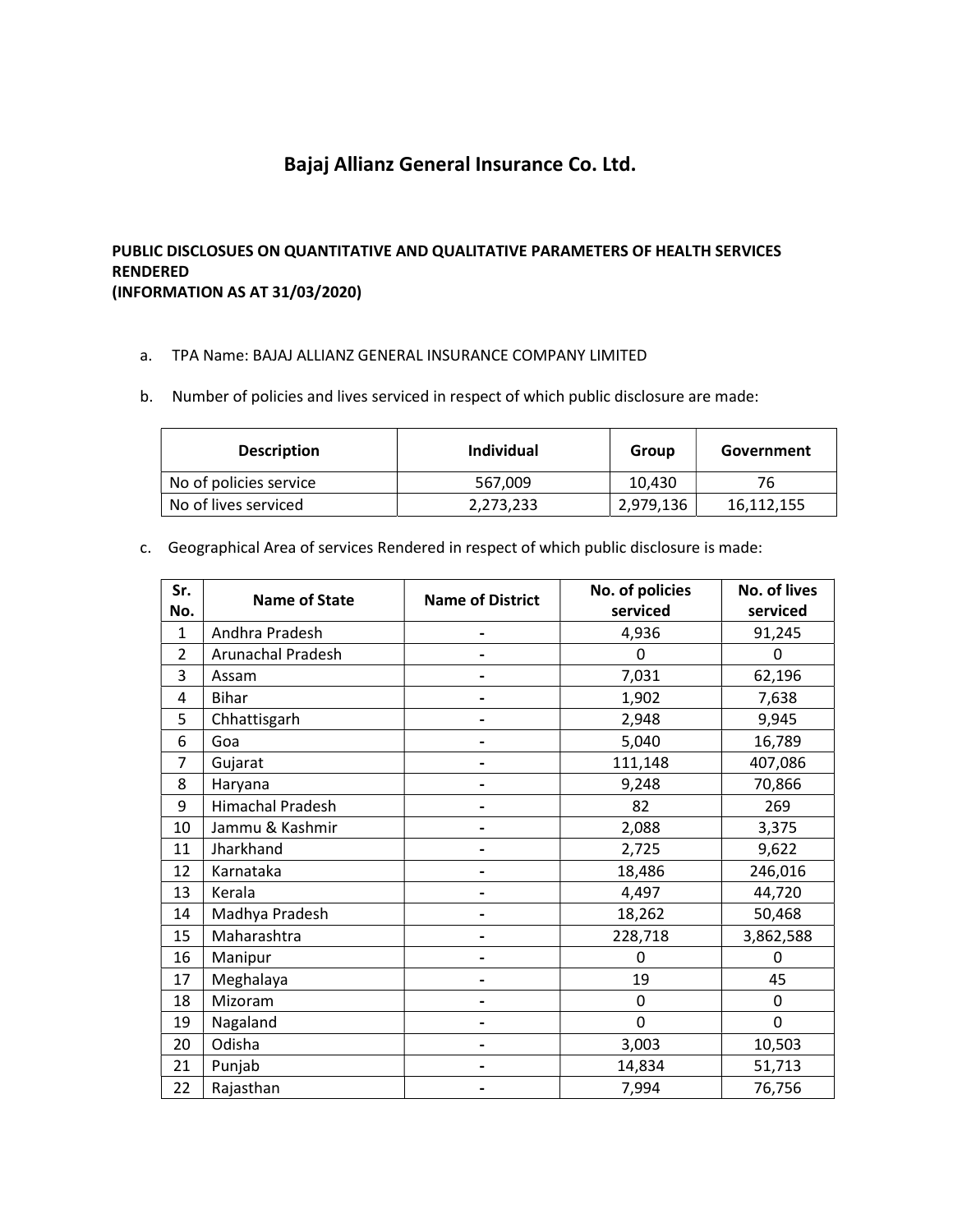| 23 | Sikkim                | O       | 0          |
|----|-----------------------|---------|------------|
| 24 | <b>Tamil Nadu</b>     | 25,099  | 214,930    |
| 25 | Telangana             | 17,124  | 108,639    |
| 26 | <b>Tripura</b>        | 42      | 87         |
| 27 | <b>Uttar Pradesh</b>  | 13,692  | 69,772     |
| 28 | Uttrakhand            | 631     | 2,249      |
| 29 | West Bengal           | 28,700  | 15,647,465 |
| 30 | Andaman & Nicobar Is. | 17      | 36         |
| 31 | Chandigarh            | 2,394   | 11,607     |
| 32 | Dadra & Nagra Haveli  | 0       | 0          |
| 33 | Daman & Diu           | 0       | $\Omega$   |
| 34 | Delhi                 | 46,629  | 287,050    |
| 35 | Lakshadweep           | O       | 0          |
| 36 | Puducherry            | 226     | 849        |
|    | <b>Total</b>          | 577,515 | 21,364,524 |

d. Data of number of claims processed :

| <b>TPA</b>                                                                                        | No. of<br>claims<br>outstanding<br>at the<br>beginning<br>of year | No. of<br>claims<br>received<br>during<br>the year | No. of<br>claims<br>paid<br>during<br>the year | <b>Settlement</b><br>ratio(%) | No. of<br>claims<br>repudiated<br>during the<br>year | <b>Claims</b><br>repudiation<br>% | No. of<br>claims<br>outstanding<br>at the end<br>of the year |
|---------------------------------------------------------------------------------------------------|-------------------------------------------------------------------|----------------------------------------------------|------------------------------------------------|-------------------------------|------------------------------------------------------|-----------------------------------|--------------------------------------------------------------|
| BAJAJ<br><b>ALLIANZ</b><br><b>GENERAL</b><br><b>INSURANCE</b><br><b>COMPANY</b><br><b>LIMITED</b> | 51,502                                                            | 1,215,295                                          | 1,185,121                                      | 93.55%                        | 58,247                                               | 4.60%                             | 23,429                                                       |

e. Turn Around Time (TAT) for cashless claims (in respect of number of claims):

|               |                                     |                             | Individual Policies (in %)      | <b>Group Policies (in %)</b> |                                    |  |
|---------------|-------------------------------------|-----------------------------|---------------------------------|------------------------------|------------------------------------|--|
| <b>Sr No</b>  | <b>Description</b>                  | <b>TAT</b> for<br>preauth** | <b>TAT for</b><br>discharge *** | <b>TAT for</b><br>preauth**  | <b>TAT</b> for<br>discharge<br>*** |  |
| $\mathbf{1}$  | Within <1 Hour                      | 82.18%                      | 83.66%                          | 82.91%                       | 83.93%                             |  |
| $\mathcal{P}$ | Within 1-2 Hours                    | 11.69%                      | 12.19%                          | 11.36%                       | 11.87%                             |  |
| 3             | Within 2-6 Hours                    | 5.34%                       | 3.91%                           | 4.96%                        | 3.93%                              |  |
| 4             | Within 6-12 Hours                   | 0.72%                       | 0.22%                           | 0.70%                        | 0.24%                              |  |
| 5             | <b>Within 12-24</b><br><b>Hours</b> | 0.07%                       | 0.02%                           | 0.06%                        | 0.02%                              |  |
| 6             | >24 Hours                           | 0.00%                       | $0.00\%$                        | 0.00%                        | 0.00%                              |  |
|               | Total                               | 100.00%                     | 100.00%                         | 100.00%                      | 100.00%                            |  |

\*percentage to be calculated on total of respective column